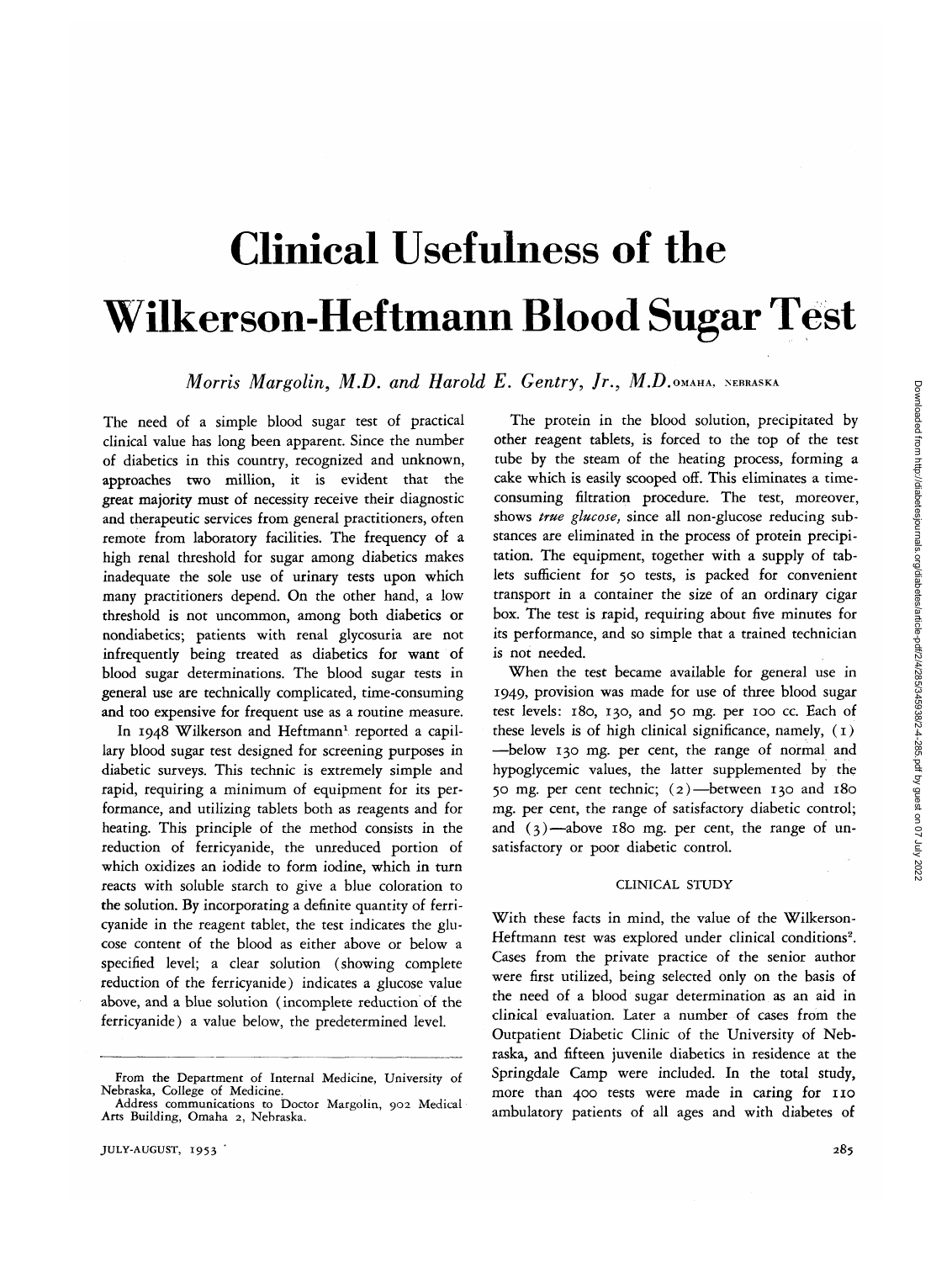all degrees of severity, and in twelve nondiabetic cases presenting diagnostic problems or used as normal controls.

Tests were made both for diagnostic and therapeutic purposes. In most cases arterial (capillary) blood was used; a number of venous blood specimens were also tested in special cases. A blue color was read as minus (below the designated level); a distinctly clear, colorless result was read as plus (above the level); and a light or indefinite blue coloration was read as plusminus (assuming the blood sugar to be slightly above or slightly below the level).

#### DEPENDABILITY OF THE TEST

Wilkerson and Heftmann<sup>1</sup> admitted a possible error of 10 mg. per ioo cc. in their test. The result of fifty tests at the 180 level were obtained with determinations by a true glucose method (Somogyi-Nelson). There was perfect agreement in 46; in 21, in which the report was 170 or below, the color was blue; in 25 at 180 or above, the result was colorless; in four tests on the borderline (between 170 and 180) the result was either dark blue, light blue, or clear.

Haunz and Keranen<sup>3</sup> found a "high degree of accuracy" in this test; they report only seven discrepancies among 200 capillary tests when comparisons were made with the determination of true glucose by using venous blood.

In sixteen cases we found complete agreement in all but four. In one case, where the Folin-Wu test was 107, the Wilkerson-Heftmann test indicated the blood sugar over 130 and under 180. In another case the blood sugar was 145 by the Folin-Wu test, and the Wilkerson-Heftmann test indicated plus-minus 130. A third case with the Folin-Wu blood sugar 195, the report by the Wilkerson-Heftmann method was over 130 and under 180. In a fourth case, in which Folin-Wu blood sugar was 114, the Wilkerson-Heftmann test indicated the blood sugar over 130 and under 180.

In interpretation of these results, one must keep in mind the fact that the Wilkerson-Heftmann test indicates true blood glucose value, whereas the Folin-Wu method includes nonglucose reducing substances, and thus the blood sugar report may be falsely high. Mosenthal and Barry<sup>4</sup> reported nonglucose reducing substances as high as 78; they found high and unpredictable variations. Haunz and Keranen<sup>3</sup> in a study of 100 cases in which they compared the Folin-Wu and Somogyi-Nelson methods found non-sugar reducing substances ranging in amounts from 2 to 72 mg. per 100 cc Both groups of authors found sugar reducing substances in excess of 30, in 38 per cent of their cases. It has been assumed that the non-sugar reducing substances could be arbitrarily taken to be 30, but the variations are now known to be much greater.

It can thus be seen that the lack of complete agreement of the Wilkerson-Heftmann and Folin-Wu tests does not necessarily indicate actual discrepancies in the last three cases cited above. In the first case, however, in which the value obtained by the Wilkerson-Heftmann method is greater than that obtained by the Folin-Wu method, this explanation cannot apply. The result may be considered an inaccuracy. Thus a single unexplained inaccuracy was found in a total of 32 tests by the Wilkerson-Heftmann method.

### THE TEST AS AN AID IN DIAGNOSIS

There is general agreement that a fasting blood sugar in excess of 130 mg. per 100 *cc.* is presumptive evidence of diabetes. The converse is not necessarily true; a mild diabetic may have a normal fasting blood sugar. However, by checking the blood sugar two hours after an ample carbohydrate meal, the number of erroneous results can be minimized. At this time interval, a level below 130 is almost positive proof of the nonexistence of diabetes, whereas a reading above that level would at least place the diagnosis in a borderline status. Hence, if only a single blood sugar test is to be made, the best time is two hours after a meal. For more conclusive evidence, glucose tolerance curves may have to be employed. The Wilkerson-Heftmann test can be used for this purpose. Glycosuria with the blood sugar never above 130 must be renal glycosuria; elevation of the blood sugar over 180 persisting for two and three hours after taking glucose must indicate diabetes.

## THE TEST AS AN AID IN THE TREATMENT OF DIABETES

Successful treatment of the diabetic patient depends upon clinical judgment supported by adequate laboratory aids. With ideal control, the patient should not only maintain weight and strength, but should also keep free from glycosuria and hyperglycemia. Tests of the urine may be sufficient guide in ordinary routine management with occasional blood sugar tests. However, when the renal threshold is abnormal, the routine use of blood sugar tests may become essential. In our Outpatient Clinic we regard a blood sugar of 150 by the Folin-Wu method as the ideal fasting level for patients requiring insulin. We believe that the blood sugar range of 130 to 180, two to three hours after meals, is additional evidence of satisfactory control. Blood sugar tests below